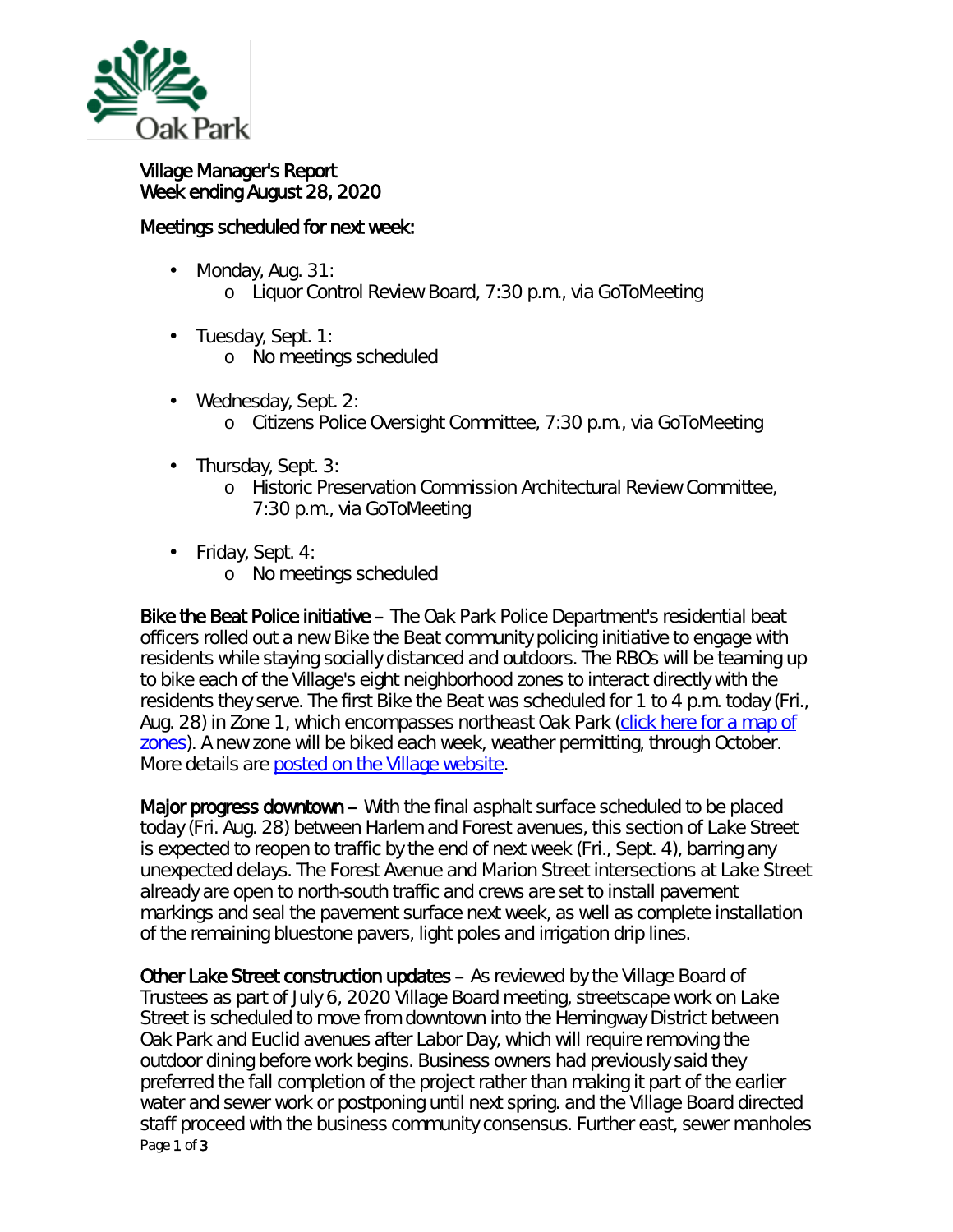are being repaired from Ridgeland Avenue to Austin Boulevard, but should not affect the new pavement. Landscaping is scheduled follow in September. Since the construction office remains closed due to the pandemic, anyone with questions about any aspects of the Lake Street improvement project is asked to send them via email to [info@betterlakestreet.com.](mailto:info@betterlakestreet.com) Detailed information also is updated regularly at [http://www.betterlakestreet.com.](http://www.betterlakestreet.com/)

Slow streets pilot update – [The slow streets pilot program](https://www.oak-park.us/village-services/public-works/slow-streets-pilot-program) is set to move partially into the second phase next week. In the first phase, Van Buren Street was designated a slow street between Kenilworth and Harvey avenues and Kenilworth and Harvey made slow streets for three blocks between Madison and Van Buren streets. Plans now are to extend the Kenilworth Avenue designation from Chicago Avenue to Thomas Street, adding Thomas Street to Harvey Avenue and Harvey to Chicago Avenue to the network. Connecting the existing south segment to this new north segment is still being evaluated given the number of major streets and construction zones the routes would cross. Since the pilot program was launched on Aug. 3, more than 900 individuals have shared their opinions via an [online survey.](https://www.surveymonkey.com/r/oakparkslowstreets) About 75 percent of the respondents said they support or somewhat support the program, while the remaining 25 percent don't support it. The majority of the respondents (46 percent) live on a slow street or near one (21 percent). Another 12 percent of the respondents said they travel a slow street. More information about the program is posted at [www.oak-park.us/slowstreets.](http://www.oak-park.us/slowstreets)

Fargo wraps up – After filming in Oak Park across nearly five months, the popular [television series Fargo](https://www.fxnetworks.com/shows/fargo) wrapped up production here this week. Season four, which tells the story of two crime syndicate families brought together by fate in 1950 Kansas City, used the iconic Oak Park home on the northeast corner of Euclid Avenue and Randolph Street for both interior and exterior filming. Community Relations Director Cedric Melton, who manages film projects for the Village, reported that production ran smoothly, complied with all COVID safety requirements and there was minimal impact on the neighborhood thanks to the support of the Police, Fire and Public Works departments and the Parking Division of the Development Customer Services Department. The production company said Oak Park was selected because of its beautiful historic homes and uncomplicated film permit process. The series, which stars comedian Chris Rock, is expected to premiere on September 27 on the [FX network.](https://www.fxnetworks.com/)

Page 2 of 3 Miscellaneous construction – Crews will start patching and treating various streets throughout the community next week with a special material to extend life, improve vehicle ride quality and preserve deeper layers of the pavement structure. This project is scheduled to be completed in late September. Installation of conduit for the Village's new fiber optic ring has now progressed to between Lincoln and Brooks schools. The westbound lane of Chicago Avenue is expected to remain closed into next week at Austin Boulevard for the Village water main replacement project. Traffic is being detoured at Austin onto Augusta Street via Ridgeland Avenue and Austin Boulevard, while lane shifts and traffic control on Austin have been extended from Erie Street to Lake Street. The overall project is expected to be completed by the end of October. ComEd is planning an underground project in the area near Randolph Street and Euclid Avenue, with Village staff working to make sure impacts on the neighborhood are properly managed. Routine inspections of Nicor infrastructure on Harrison Street between Scoville and Humphrey avenues continue to require periodic